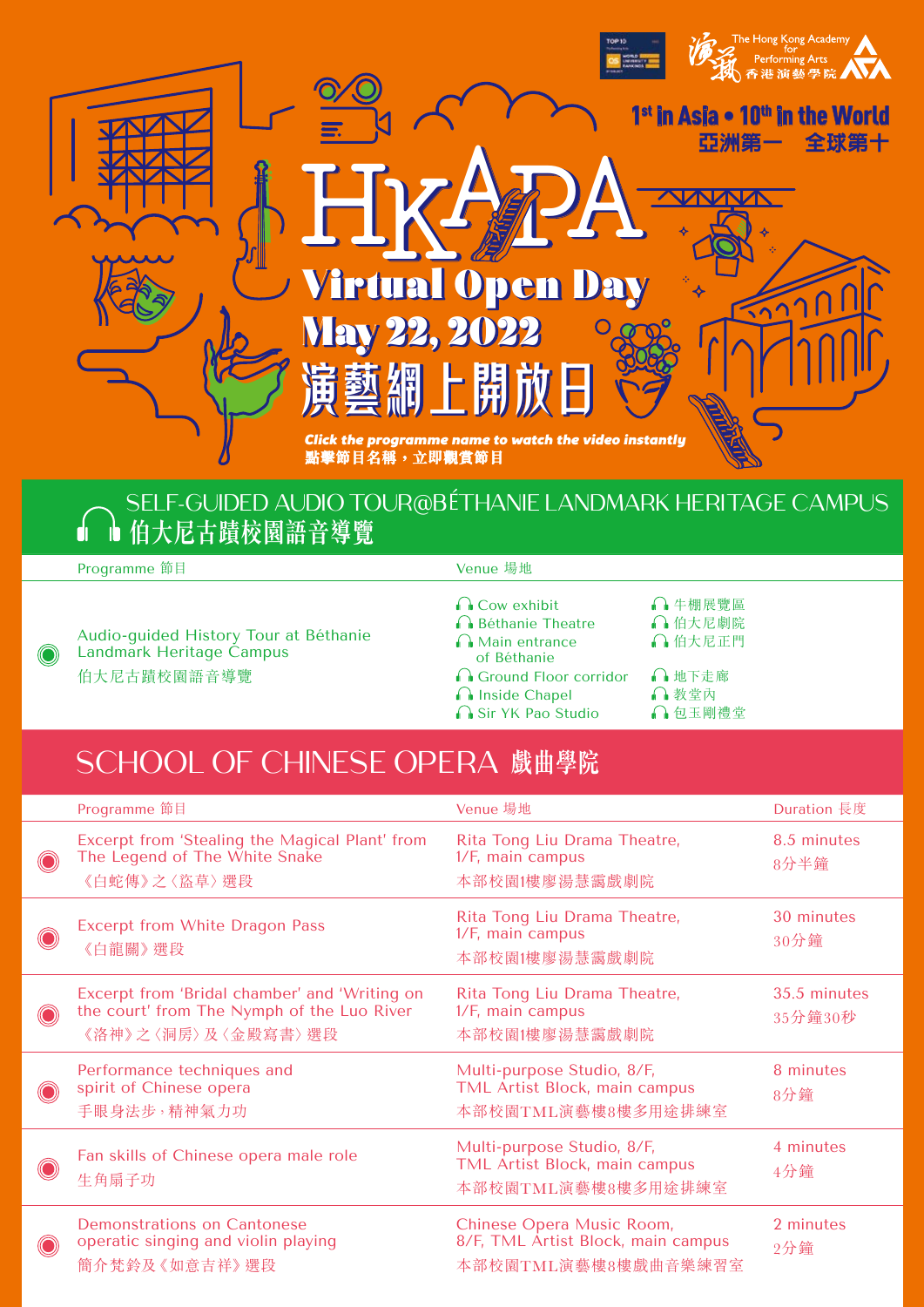## SCHOOL OF CHINESE OPERA **戲曲學院**

| Programme 節目                                                                          | Venue 場地                                                                                    | Duration 長度      |
|---------------------------------------------------------------------------------------|---------------------------------------------------------------------------------------------|------------------|
| Difference between gongchepu and<br>cipher notation in Cantonese opera<br>粵曲工尺譜及簡譜的分別 | Chinese Opera Music Room,<br>8/F, TML Artist Block, main campus<br>本部校園TML演藝樓8樓戲曲音樂練習室      | 2 minutes<br>2分鐘 |
| Introduction to Cantonese opera<br>percussion (duantou)<br>段頭簡介                       | Chinese Opera Percussion Room,<br>8/F, TML Artist Block, main campus<br>本部校園TML演藝樓8樓戲曲鑼鼓練習室 | 3 minutes<br>3分鐘 |
| Basic drumstick patterns of Cantonese opera<br>percussion<br>粵劇鑼鼓竹法                   | Chinese Opera Percussion Room,<br>8/F, TML Artist Block, main campus<br>本部校園TML演藝樓8樓戲曲鑼鼓練習室 | 1 minute<br>1分鐘  |
| The impressiveness of Chinese<br>operatic martial art<br>戲曲武功引人之處                     | Chinese Opera Studio, 9/F,<br>TML Artist Block, main campus<br>本部校園TML演藝樓9樓戲曲排練室            | 3 minutes<br>3分鐘 |
| Fan skills of Chinese opera female role<br>旦角的扇子功                                     | Chinese Opera studio, 9/F,<br><b>TML Artist Block, main campus</b><br>本部校園TML演藝樓9樓戲曲排練室     | 4 minutes<br>4分鐘 |
| Long-sleeve skills of Chinese opera female role<br>旦角的水袖功                             | Chinese Opera studio, 9/F,<br>TML Artist Block, main campus<br>本部校園TML演藝樓9樓戲曲排練室            | 3 minutes<br>3分鐘 |

## SCHOOL OF DANCE **舞蹈學院**

| Programme 節目                                                                                                                        | Venue 場地                                        | Duration 長度           |
|-------------------------------------------------------------------------------------------------------------------------------------|-------------------------------------------------|-----------------------|
| <b>School of Dance Performances</b><br>- Coven<br>- Till We Meet Again<br>- Drum<br>舞蹈學院演出<br>- 《聚》<br>- 《直到重遇那一天》<br>- 《鼓 · 道 · 行》 | Lyric Theatre, 1/F, main campus<br>本部校園1樓歌劇院    | 73 minutes<br>73分鐘    |
| <b>Chinese Dance Class and Performances</b><br>中國舞課及演出<br>(第一部分 part 1)<br>(第二部分 part 2)                                            | Dance Studio 6, 3/F, main campus<br>本部校園3樓6號舞蹈室 | 20 minutes<br>20分鐘    |
| Short Performance and Activities by Gifted<br>Young Dancer Programme (GYDP)<br>青年精英舞蹈課程小品及活動                                        | Dance Studio 8, 3/F, main campus<br>本部校園3樓8號舞蹈室 | 20 minutes<br>20分鐘    |
| <b>Ballet Technique Class and Performances</b><br>芭蕾舞技術課及演出                                                                         | Dance Studio 9, 3/F, main campus<br>本部校園3樓9號舞蹈室 | 20 minutes<br>20分鐘    |
| <b>Contemporary Dance Technique Class</b><br>and Performances<br>現代舞技術課及演出                                                          | Dance Studio 1, 4/F, main campus<br>本部校園4樓1號舞蹈室 | 20 minutes<br>$20$ 分鐘 |
| Dance Students' Creative Works on Screen<br>舞蹈學生舞蹈錄像創意作品                                                                            | Dance Studio 2, 4/F, main campus<br>本部校園4樓2號舞蹈室 | 21 minutes<br>$21$ 分鐘 |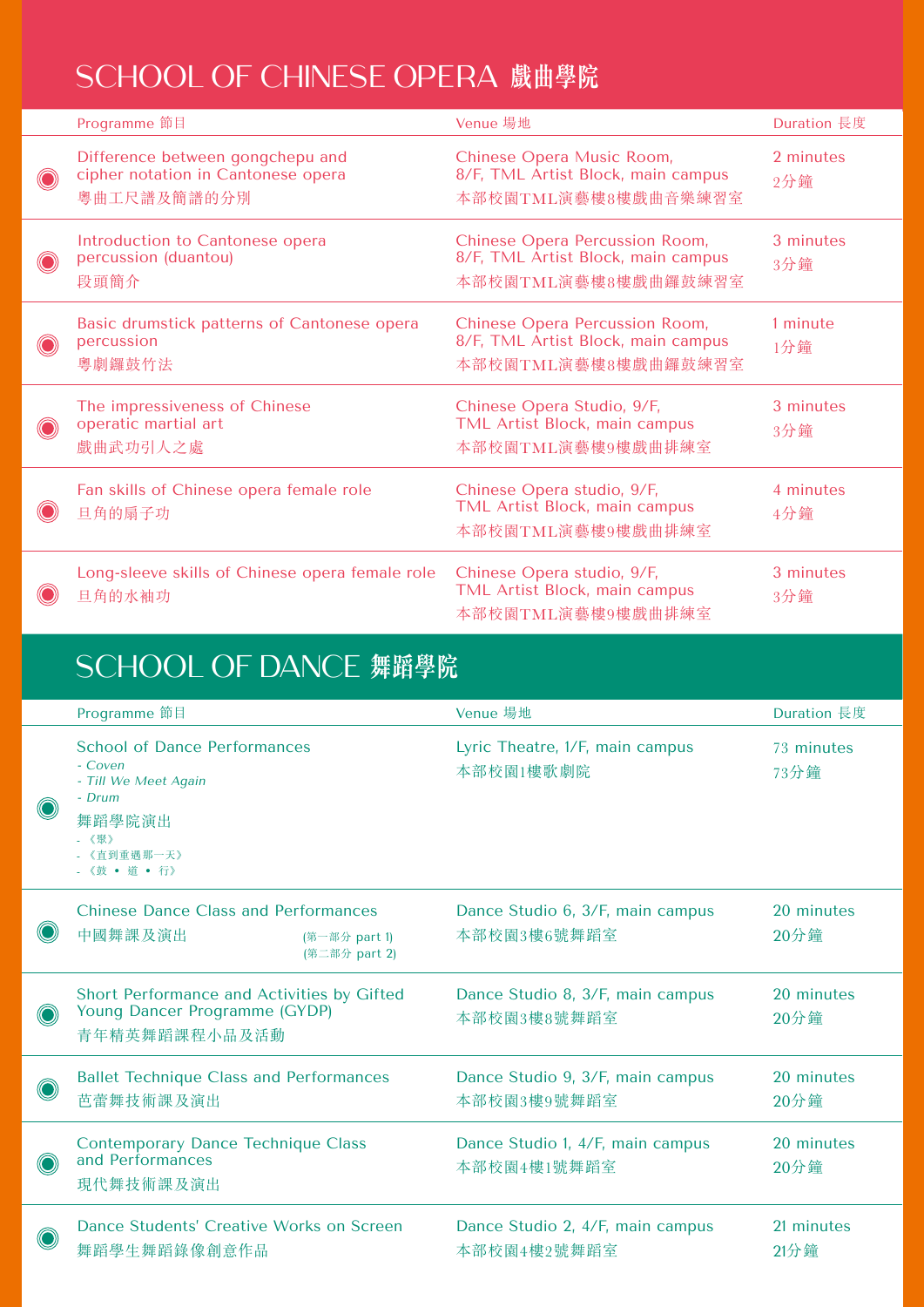## SCHOOL OF DANCE **舞蹈學院**

|            | Programme 節目                                                                                                                | Venue 場地                                                                                      | Duration 長度                 |
|------------|-----------------------------------------------------------------------------------------------------------------------------|-----------------------------------------------------------------------------------------------|-----------------------------|
| $\bigcirc$ | <b>Dance Motion Capture Project:</b><br>Alexander Whitley's METAMorphoses<br>舞蹈動態捕捉項目:<br>Alexander Whitley 《METAMorphoses》 | Dance & Technology Studio, 5/F,<br>TML Artist Block, main campus<br>本部校園TML演藝樓5樓<br>舞蹈與科技創作劇場 | $\sim$ 7.5 minutes<br>約7分半鐘 |
|            |                                                                                                                             |                                                                                               |                             |

[Understand Dance Science](https://youtu.be/ynyo3s6q8xM) 拆解舞蹈科學

 $\bigcirc$ 

Body Conditioning Room/Dance Science Lab, 6/F, TML Artist Block, main campus 本部校園TML演藝樓6樓體能訓練室 /舞蹈科學實驗室 6 minutes 6分鐘

## SCHOOL OF DRAMA **戲劇學院**

| Programme 節目                                                                                                        | Venue 場地                                                             | Duration 長度      |
|---------------------------------------------------------------------------------------------------------------------|----------------------------------------------------------------------|------------------|
| Class Reveal 課堂展示                                                                                                   |                                                                      |                  |
| Acting - Pre-Performative and<br><b>Psychophysical Training</b><br>表演 一 前置表演及心理動作分析訓練                               | Black Box, G/F, main campus<br>本部校園地下黑盒子                             | 2 minutes<br>2分鐘 |
| Dramaturgy I - Sharing by<br>Lecturers with Excerpts of Lessons<br>劇場構作 I - 導師分享及課堂片段                               | Black Box, G/F, main campus<br>本部校園地下黑盒子                             | 1 minute<br>1分鐘  |
| <b>Brief Introduction of</b><br><b>Applied Theatre</b><br>應用劇場簡介                                                    | Classroom 12, G/F, main campus<br>本部校園地下12號課室                        | 2 minutes<br>2分鐘 |
| Singing for Musical - Brief Introduction of<br>Singing Techniques with Excerpts of Lessons<br>音樂劇歌唱訓練 - 歌唱技巧簡介及課堂片段 | Rehearsal Room 1, 1/F, main campus<br>本部校園1樓1號戲劇排練室                  | 2 minutes<br>2分鐘 |
| Scenography - Sharing by Lecturer<br>with Excerpts of Lessons<br>舞台美學 一 導師分享及課堂片段                                   | Black Box, G/F, main campus<br>本部校園地下黑盒子                             | 2 minutes<br>2分鐘 |
| Brief Introduction of Diploma in Drama<br>Foundations with Excerpts of Lessons<br>基礎戲劇文憑課程簡介及課堂片段                   | Rehearsal Room 2, 1/F, main campus<br>本部校園1樓2號戲劇排練室                  | 3 minutes<br>3分鐘 |
| <b>Acting Exercises and</b><br><b>Scene Work Presentations</b><br>表演技巧練習及學生排演功課片段                                   | Studio 14, 5/F, main campus<br>本部校園5樓14號排練室                          | 2 minutes<br>2分鐘 |
| Movement - Brief Introduction of<br>Movement Training with Excerpts of Lessons<br>形體 一 演員動作訓練簡介及課堂片段                | Drama Lab, 3/F, TML Artist Block, main<br>campus<br>本部校園TML演藝樓3樓戲劇立場 | 2 minutes<br>2分鐘 |
| <b>Students' Scene Work Presentations</b><br>of Bertolt Brecht's Plays<br>布萊希特劇本片段呈現                                | Drama Lab, 3/F, TML Artist Block, main<br>campus<br>本部校園TML演藝樓3樓戲劇立場 | 2 minutes<br>2分鐘 |
| Tai Chi Routine and<br><b>Basic Drumming Practice</b><br>太極套路及基本擊鼓訓練                                                | Drama Lab, 3/F, TML Artist Block, main<br>campus<br>本部校園TML演藝樓3樓戲劇立場 | 1 minute<br>1分鐘  |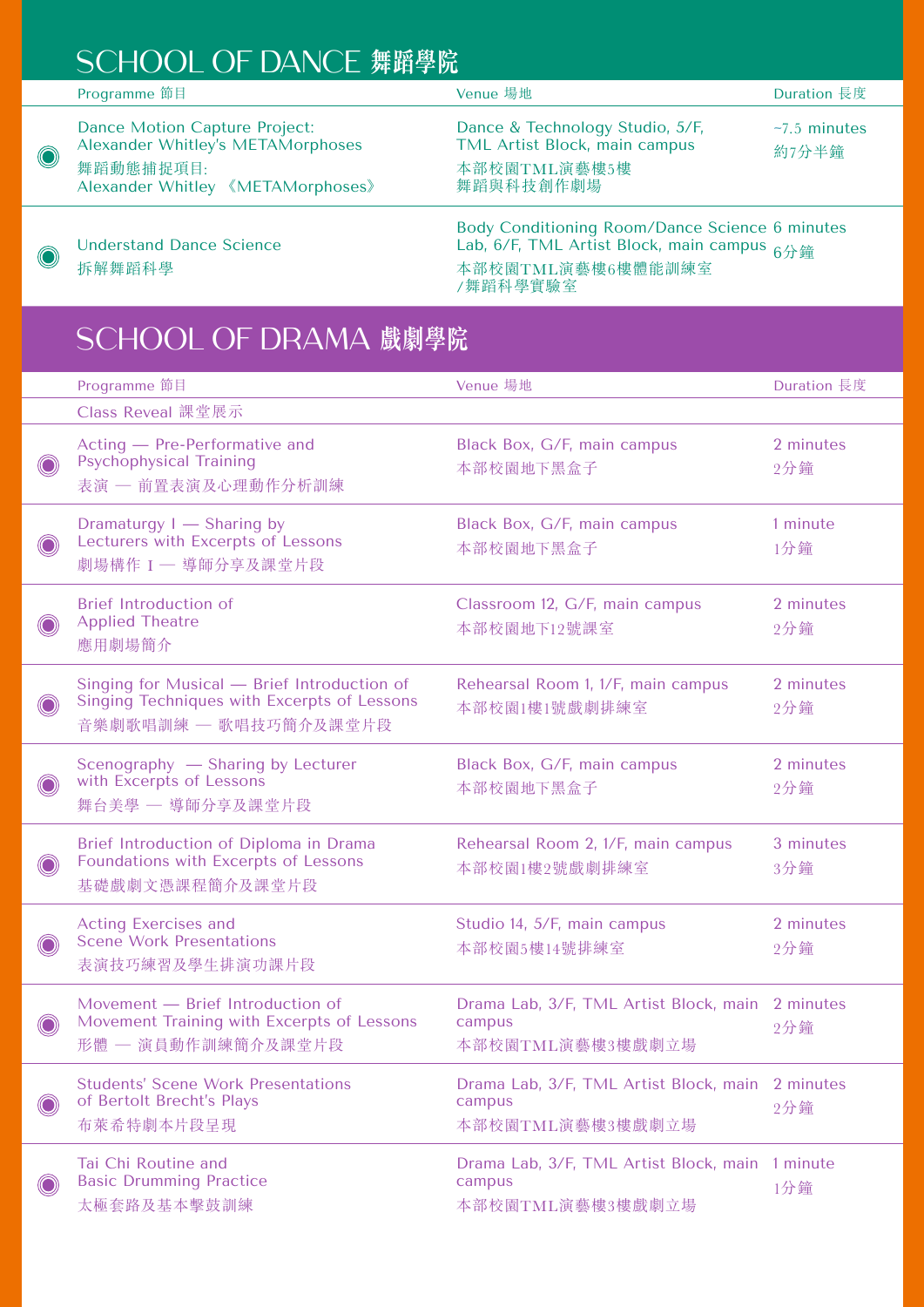### SCHOOL OF DRAMA **戲劇學院**

|            | Programme 節目                                                                                                                                 | Venue 場地                                                                                                                  | Duration 長度        |
|------------|----------------------------------------------------------------------------------------------------------------------------------------------|---------------------------------------------------------------------------------------------------------------------------|--------------------|
|            | Students' Presentations 學生展演                                                                                                                 |                                                                                                                           |                    |
| $\bigcirc$ | Directing - Sharing by<br>Lecturer with Excerpts of Lessons<br>導演 一 導師分享及課堂片段                                                                | Rehearsal Room 3, 3/F,<br>TML Artist Block, main campus<br>本部校園TML演藝樓3樓3號戲劇排練室                                            | 2 minutes<br>2分鐘   |
| $\bigcirc$ | Non-Verbal Communication - Sharing by<br>Lecturer with Excerpts of Lessons<br>非語言溝通 - 導師分享及課堂片段                                              | X505B, 5/F, TML Artist Block,<br>main campus<br>本部校園TML演藝樓5樓X505B                                                         | 1 minute<br>1分鐘    |
| $\bigcirc$ | Voice - Brief Introduction of Voice Training and X505B, 5/F, TML Artist Block,<br><b>Excerpts of Class Practices</b><br>聲線 一 演員聲線訓練簡介及發聲練習片段 | main campus<br>本部校園TML演藝樓5樓X505B                                                                                          | 3 minutes<br>3分鐘   |
| $\bigcirc$ | Playwriting Strategies - Sharing by Lecturer<br>with Excerpts of Lessons<br>編劇策略 - 導師分享及課堂片段                                                 | X603, 6/F, TML Artist Block,<br>main campus<br>本部校園TML演藝樓6樓X603                                                           | 2 minutes<br>2分鐘   |
| $\bigcirc$ | Demonstration of First-Year<br>Undergraduate Students' Holistic Training<br>學士一年級學生整合性訓練示範                                                   | Drama Lab, 3/F, TML Artist Block,<br>main campus<br>本部校園TML演藝樓3樓戲劇立場                                                      | 10 minutes<br>10分鐘 |
| $\bigcirc$ | <b>Non-Verbal Communication</b><br>非語言溝通                                                                                                     | X505B, 5/F, TML Artist Block,<br>main campus<br>本部校園TML演藝樓5樓X505B                                                         | 8 minutes<br>8分鐘   |
| $\bigcirc$ | "The Unthinkable Drama Festival 2022"<br><b>Rehearsal Scenes</b><br>[想不到戲劇節2022] 排練花絮                                                        | Rehearsal Room 1 & 2, 1/F,<br>main campus<br>本部校園1樓1號及2號戲劇排練室                                                             | 6 minutes<br>6分鐘   |
|            | <b>Highlights from Directing Undergraduate</b><br><b>Graduation Projects</b><br>導演系學士畢業作品精華片段                                                | Studio Theatre, 1/F, main campus<br>本部校園1樓實驗劇場                                                                            | 7 minutes<br>7分鐘   |
| $\bigcirc$ | <b>Highlights from</b><br><b>School Productions</b><br>學院製作精華片段                                                                              | Studio Theatre, 1/F, main campus<br>& Drama Lab, 3/F, TML Artist Block,<br>main campus<br>本部校園1樓實驗劇場及本部校園TML演藝樓<br>3樓戲劇立場 | 8 minutes<br>8分鐘   |

# SCHOOL OF MUSIC **音樂學院**

 $\bigcirc$ 

| Programme 節目                                                                            | Venue 場地                                    | Duration 長度                             |
|-----------------------------------------------------------------------------------------|---------------------------------------------|-----------------------------------------|
| Concerto Feast II<br>Conductor: Sharon Andrea Choa<br><b>Academy Symphony Orchestra</b> | Concert Hall, 1/F, main campus<br>本部校園1樓音樂廳 | $\sim$ 1 hour<br>30 minutes<br>約1小時30分鐘 |
| Wolfgang Amadeus Mozart: Oboe Concerto in C Major<br>Oboe: Viola Ng Cheuk-yan           |                                             |                                         |
| Malcolm Arnold: Guitar Concerto, Op. 67<br>Guitar: Mario To Tsz-chun                    |                                             |                                         |
| Antonín Dvořák: Cello Concerto in B minor<br>Cello: Thomas Hung Ka-yeung                |                                             |                                         |
| 協奏曲盛宴II                                                                                 |                                             |                                         |
| 指揮: 蔡敏德<br>演藝交響樂團                                                                       |                                             |                                         |
| 莫札特:C大調雙簧管協奏曲   雙簧管:吳卓恩<br>馬爾康 • 亞諾:結他協奏曲   結他:杜子駿<br>德弗札克: B小調大提琴協奏曲   大提琴: 洪嘉揚        |                                             |                                         |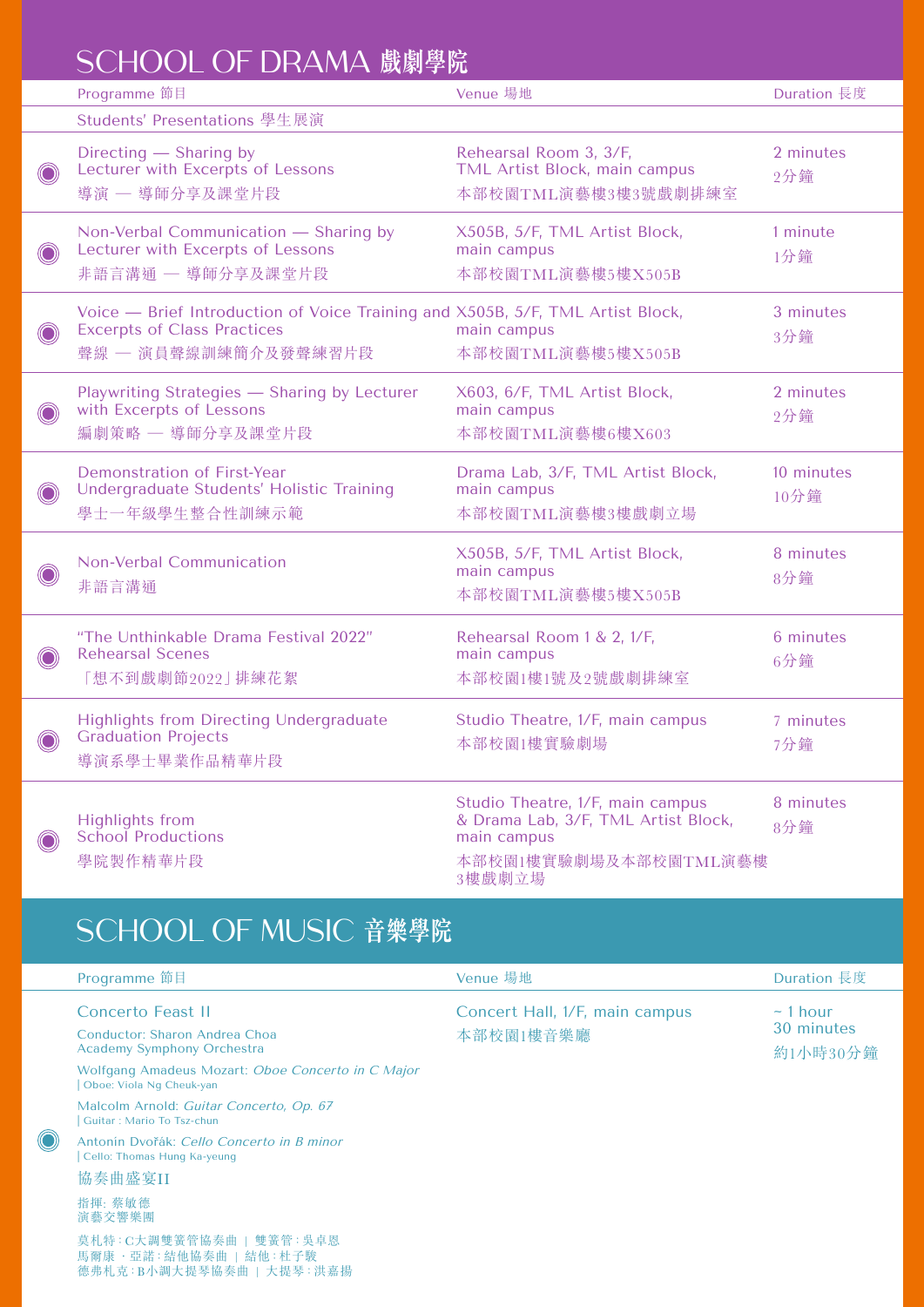# SCHOOL OF MUSIC **音樂學院**

| Programme 節目                                                                                                                                                                                                                                                                                 | Venue 場地                       | Duration 長度   |
|----------------------------------------------------------------------------------------------------------------------------------------------------------------------------------------------------------------------------------------------------------------------------------------------|--------------------------------|---------------|
| <b>Academy Showcase Concert</b>                                                                                                                                                                                                                                                              | Recital Hall, 3/F, main campus | $-1$ hour     |
| 1. Clarence Mak: Rain . Listen for Guzheng Ensemble<br>Zheng: Law Ho-yan, Fang Henglin, Chau Hui-ming, Chen Jiawen,<br>Wong Tsz-yan, Cheung Ho-fung Eric, Zhang Xuan, Hunag Xiaoxi                                                                                                           | 本部校園3樓演奏廳                      | 約1小時          |
| 2. Folk Melody: A hundred birds paying homage to the<br>phoenix   Suona: Tsoi Wai-yin   Violin: Lee O Rio, Chow Chung-yu  <br>Viola: Wong Wing-hung   Cello: Cheung Hei-man                                                                                                                  |                                |               |
| 3. Shostakovich: Prelude and Fugue No.15 in D-flat major<br>Piano: Choi Wai-tung                                                                                                                                                                                                             |                                |               |
| 4. Handel: "Io t'abbraccio" from Rodelinda and Jules<br>Massenet: "Joie!"   Soprano: Tsang Wing-yiu Audrey   Counter-<br>tenor: So Ki-hin Rambo   Piano: Liu Tsz-shing Jason                                                                                                                 |                                |               |
| 5. Henri Rabaud: Solo de Concours, Op.10<br>Clarinet: Tse Ho-san Toby   Piano: Ng Tin-lam                                                                                                                                                                                                    |                                |               |
| 6. Saint-Saëns: Fantaisie for Violin and Harp, Op. 124<br>Violin: Shiu Suet-yin   Harp: Lo Yin-wah                                                                                                                                                                                           |                                |               |
| 7. Tsang Yip-fat Richard: Ling Kai<br>Dizi: Kwok Chun-hei   Saxophone: Fok Chin-wai   Suona: Chan Hiu-<br>man   Pipa: Sun Cho-ham, Chan Ho-yan   Zhong Ruan: Ng Kai-hei  <br>Gaohu: Li Hang-tsun   Erhu: Lam Pui-kuen   Percussion: Ng Chun-sze<br>Emma   Contemporary Dance: Chu Chin-ching |                                |               |
| 演藝精選音樂會                                                                                                                                                                                                                                                                                      |                                |               |
| 1. 麥偉鑄:古箏重奏《雨聽》  箏:羅灝恩·方亨琳·周栩銘·<br>陳嘉文、黃芷茵、張皓丰、張璇、黃曉曦                                                                                                                                                                                                                                        |                                |               |
| 2. 民間音樂:嗩吶與弦樂四重奏《百鳥朝》  嗩吶:蔡瑋彥<br>  小提琴:李奥、鄒宗諭   中提琴:黄詠虹   大提琴:張希文                                                                                                                                                                                                                            |                                |               |
| 3. 蕭士塔高維奇: 降D大調前奏與賦格   鋼琴: 蔡瑋潼                                                                                                                                                                                                                                                               |                                |               |
| 4. 韓德爾: "擁我在懷" –《羅德琳達》選段及馬斯內: 《喜悦!》<br>  女高音:曾詠瑶   男高音:蘇祈軒   鋼琴:廖梓丞                                                                                                                                                                                                                          |                                |               |
| 5. 拉博:比賽獨奏曲   單簧管:謝灝燊   鋼琴:吳天霖                                                                                                                                                                                                                                                               |                                |               |
| 6. 聖桑: 小提琴與豎琴的幻想曲   小提琴: 蕭雪妍   豎琴: 盧彥樺                                                                                                                                                                                                                                                       |                                |               |
| 7. 曾葉發:靈界   笛子:郭栒曦   薩克管:霍展煒   嗩吶:陳曉文<br> 琵琶:孫楚涵、陳可欣   中阮:吳棨熙   高胡:李幸臻 <br>二胡:林沛權   敲擊:伍濬思   現代舞:朱仟青                                                                                                                                                                                         |                                |               |
| Junior Music Concert (Dec 18, 2021)                                                                                                                                                                                                                                                          | Concert Hall, 1/F, main campus | $~55$ minutes |
| 1. Gu Guanren: The General's Command<br>Chinese Music Ensemble                                                                                                                                                                                                                               | 本部校園1樓音樂廳                      | 約55分鐘         |
| 2. Robert Lowry: How can I Keep from Singing?<br>Choir A   Birdsong   Choir A<br>Greg Gilpin: Why WE Sing<br>Choir A & Chamber Choir                                                                                                                                                         |                                |               |
| 3. Jane Ellen: A Debt of Love   Chamber Choir<br>David Angerman: Footprints in the Sand<br>Chamber Choir                                                                                                                                                                                     |                                |               |
| 4. Suppe: Poet & Peasant Overture   Symphony Orchestra<br>Schoenberg: Notturno for Strings Orchestra & Harp<br>Symphony Orchestra<br>Strauss: The Blue Danube   Symphony Orchestra                                                                                                           |                                |               |
| 青少年課程音樂會 (2021年12月18日)                                                                                                                                                                                                                                                                       |                                |               |
| 1. 顧冠仁:將軍令   中樂合奏組                                                                                                                                                                                                                                                                           |                                |               |
| 2. 羅伯特羅利: 我怎能停止唱歌   歌詠A團<br>鳥鳴   歌詠A團<br>格雷格· 吉爾平: 為何而唱   歌詠A團 & 室內歌詠團                                                                                                                                                                                                                       |                                |               |
| 3. 簡艾倫: 愛的債   室內歌詠團<br>大衛安格曼: 沙灘上的足跡   室內歌詠團                                                                                                                                                                                                                                                 |                                |               |
| 4. 蘇佩:詩人與農夫序曲   青少年交響樂團<br>荀白克:弦樂團與豎琴的小夜曲   青少年交響樂團<br>施特勞斯:藍色多瑙河   青少年交響樂團                                                                                                                                                                                                                  |                                |               |

 $\bigcirc$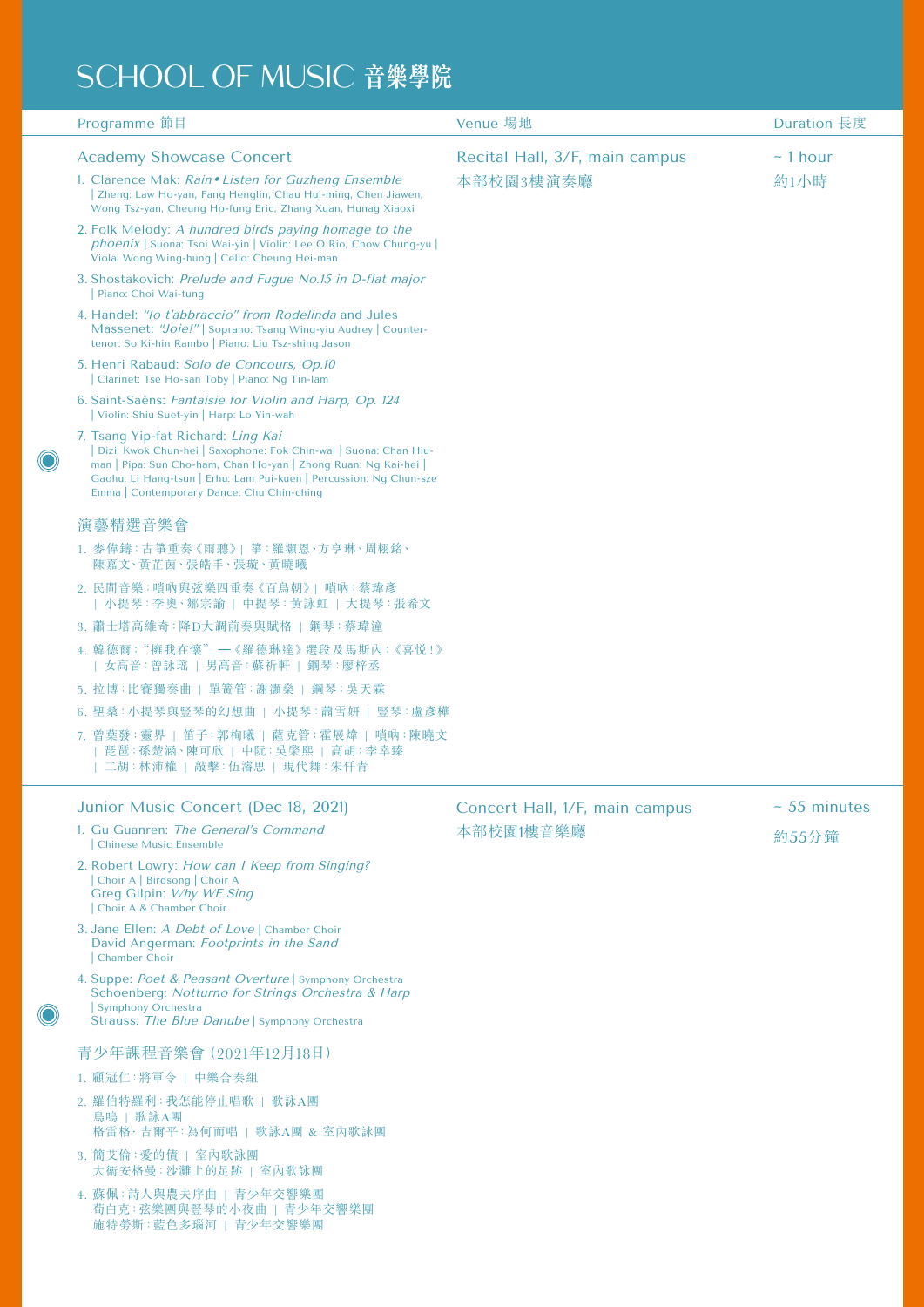## SCHOOL OF MUSIC **音樂學院**

O

O

| Programme 節目                                                                                                                                                                                                            | Venue 場地                                    | Duration 長度              |
|-------------------------------------------------------------------------------------------------------------------------------------------------------------------------------------------------------------------------|---------------------------------------------|--------------------------|
| Junior Music Concert (July 24, 2021)<br>1. Rossini: The Barber of Seville Overture   String Ensemble<br>Dvorak: Symphony #8 in G, 4th movt   String Ensemble<br>2. John Barry: Dances with the Wolves   String Ensemble | Concert Hall, 1/F, main campus<br>本部校園1樓音樂廳 | $~-$ 33 minutes<br>約33分鐘 |
| 3. Mozart: The Marriage of Figaro Overture<br><b>Repertoire Ensemble</b><br>Glinka: Ruslan & Lyudmila Overture   Repertoire Ensemble                                                                                    |                                             |                          |
| 4. Bob Thiele & George David Weiss: What A Wonderful<br><b>World</b> Repertoire Ensemble                                                                                                                                |                                             |                          |
| 青少年課程音樂會 (2021年7月24日)                                                                                                                                                                                                   |                                             |                          |
| 1. 羅西尼: 塞維利亞的理髮師序曲   弦樂團JSE<br>德弗札克: G大調第8號交響曲, 第四樂章   弦樂團JSE                                                                                                                                                           |                                             |                          |
| 2. 約翰·巴里:與狼共舞   弦樂團JSE                                                                                                                                                                                                  |                                             |                          |
| 3. 莫扎特: 費加洛婚禮序曲   弦樂團JRE<br>格林卡:路斯蘭與魯密拉序曲   弦樂團JRE                                                                                                                                                                      |                                             |                          |
| 4. 鮑勃蒂勒 & 喬治大衛韋斯:多麼美好的世界   弦樂團JRE                                                                                                                                                                                       |                                             |                          |
| Junior Music Showcase (May 8, 2021)                                                                                                                                                                                     | Concert Hall, 1/F, main campus              | $-23$ minutes            |
| 1. Bernstein: West Side Story <america><br/>Symphony Orchestra</america>                                                                                                                                                | 本部校園1樓音樂廳                                   | 約23分鐘                    |
| 2. Mahler: Symphony #5, Adagietto Symphony Orchestra                                                                                                                                                                    |                                             |                          |
| 3. Strauss: Pizzicato Polka   Symphony Orchestra                                                                                                                                                                        |                                             |                          |
| 4. Schoenberg: Notturno for Strings Orchestra & Harp<br>Symphony Orchestra                                                                                                                                              |                                             |                          |
| 青少年課程音樂演試 (2021年5月8日)                                                                                                                                                                                                   |                                             |                          |
| 1. 伯恩斯坦: 西城故事〈亞美利加〉  青少年交響樂團                                                                                                                                                                                            |                                             |                          |
| 2. 馬勒: 第5交響曲, 小柔板   青少年交響樂團                                                                                                                                                                                             |                                             |                          |
| 3. 施特勞斯: 撥弦波卡舞曲   青少年交響樂團                                                                                                                                                                                               |                                             |                          |
| 4. 荀白克:弦樂團與豎琴的小夜曲   青少年交響樂團                                                                                                                                                                                             |                                             |                          |

## SCHOOL OF FILM AND TELEVISION **電影電視學院**

|                | Programme 節目                                                                                                                                                  | Venue 場地                                                                                                             | Duration 長度             |
|----------------|---------------------------------------------------------------------------------------------------------------------------------------------------------------|----------------------------------------------------------------------------------------------------------------------|-------------------------|
| $\bigcirc$     | Introduction of Control Rooms and SPARC<br>Studio with multicamera course projects<br>控制室、影視研究中心簡介、及多機制作課程習作<br>- The Bobby Show<br>- Old Boy<br>- Drag Queen | <b>SPARC Studio, Vision Control Room,</b><br>Sound Control Room,<br>3/F, main campus<br>本部校園3樓影視研究中心、<br>電視控制室及音響控制室 | 19.5 minutes<br>19分鐘30秒 |
| $\bigcirc$     | Promo of School of Film and Television<br>電影電視學院簡介                                                                                                            | Entrance, Béthanie Landmark<br><b>Heritage Campus</b><br>伯大尼古蹟校園入口                                                   | 2.5 minutes<br>2分半鐘     |
| $\circledcirc$ | Introduction of Editing Suites with students'<br>course work $-$ Run & Gun 2<br>剪接室簡介及學生習作 - 《Run & Gun 2》                                                    | Editing Suite 1, G/F, Béthanie<br><b>Landmark Heritage Campus</b><br>伯大尼古蹟校園地下一號剪接室                                  | 4 minutes<br>4分鐘        |
| $\circledcirc$ | Introduction of Editing Suites with students'<br>course work - Summer<br>剪接室簡介及學生習作――《仲夏》                                                                     | Editing Suite 2, $G/F$ , Béthanie Landmark ~ 3.5 minutes<br><b>Heritage Campus</b><br>伯大尼古蹟校園地下二號剪接室                 | 約3分半鐘                   |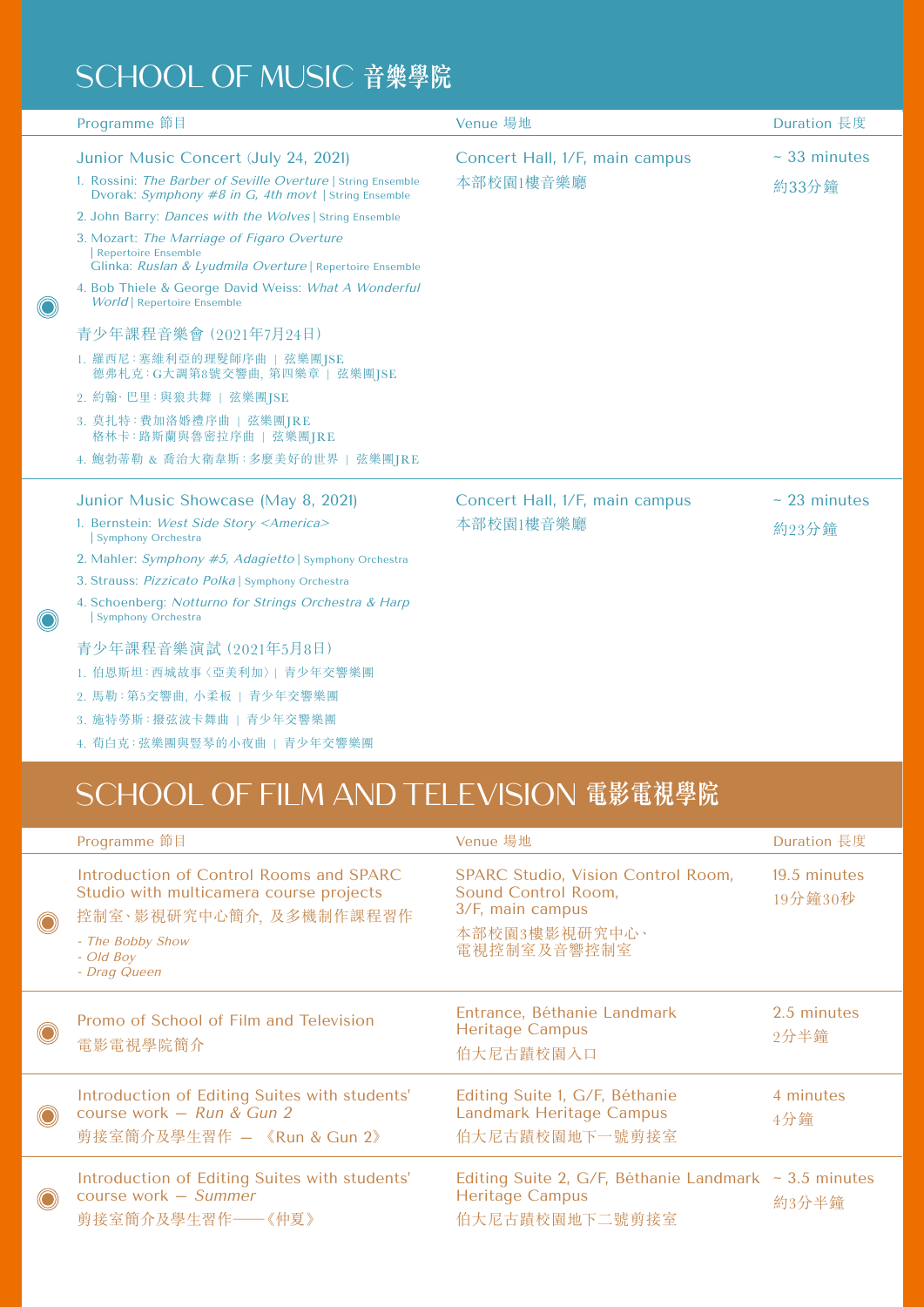## SCHOOL OF FILM AND TELEVISION **電影電視學院**

|            | Programme 節目                                                                                                                                                                                               | Venue 場地                                                                              | Duration 長度                                                                                |
|------------|------------------------------------------------------------------------------------------------------------------------------------------------------------------------------------------------------------|---------------------------------------------------------------------------------------|--------------------------------------------------------------------------------------------|
| $\bigcirc$ | <b>Screening of Trailers of Graduation Projects</b><br>and Thesis Projects 2021<br><b>Screening of Trailers of Graduation Projects</b><br>and Thesis Projects 2020<br>學生畢業作品2021預告片放映<br>學生畢業作品2020預告片放映   | Digital Sound Studio 1, Béthanie<br><b>Landmark Heritage Campus</b><br>伯大尼古蹟校園地下數碼音響室 | 2.5 minutes<br>2.5 minutes<br>2分半鐘<br>2分半鐘                                                 |
|            | Screening of Students' Works and<br>Introduction of Screening Room<br>- The Smoke that Blinds Us<br>- A Killer in a Wheelchair<br>- Floating into the Night<br>- On My Way<br>- Dusk<br>- The Grey Justice | Screening Room, 2/F, Béthanie<br><b>Landmark Heritage Campus</b>                      | 1 minute<br>1.5 minutes<br>13.5 minutes<br>$-29$ minutes<br>$-11$ minutes<br>$-26$ minutes |
|            | 學生電影作品預告片放映及放映室簡介<br>- 《人間煙火》<br>- 《輪椅殺手》<br>- 《黑泥·白石· 光水氹》<br>- 《P 牌人生》<br>-《日暮之途》<br>-《正義無聲》                                                                                                             | 伯大尼古蹟校園2樓放映室                                                                          | 1分鐘<br>1分半鐘<br>13分鐘30秒<br>約29分鐘<br>約11分鐘<br>約26分鐘                                          |

#### SCHOOL OF THEATRE AND ENTERTAINMENT ARTS **舞台及製作藝術學院**

|                                                                                                                  | Duration 長度                |
|------------------------------------------------------------------------------------------------------------------|----------------------------|
| Studio Theatre, 1/F, main campus<br>本部校園1樓實驗劇場<br>- Theatre production - Music Concert - Multimedia Installation | $\sim$ 27 minutes<br>約27分鐘 |
| - Behind the scenes of Academy Production: Dust and Dawn                                                         |                            |
|                                                                                                                  |                            |
|                                                                                                                  |                            |
|                                                                                                                  |                            |
|                                                                                                                  |                            |

 $\bigcirc$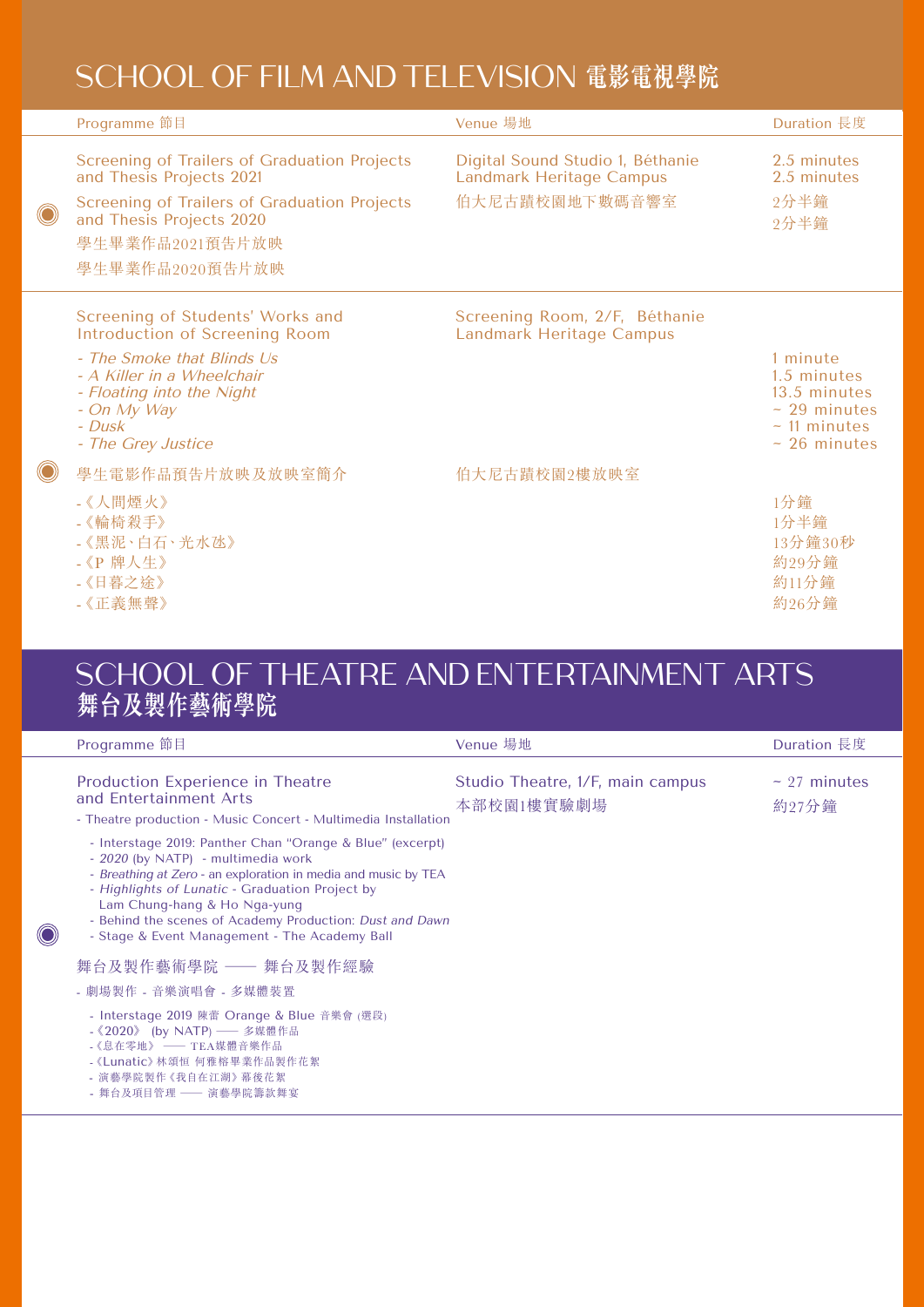### SCHOOL OF THEATRE AND ENTERTAINMENT ARTS 舞台及製作藝術學院

|         | Programme 節目                                                                                                                                                                                                                                                                                                                                                                                                                                                                         | Venue 場地                                                                                                                                                                          | Duration 長度               |
|---------|--------------------------------------------------------------------------------------------------------------------------------------------------------------------------------------------------------------------------------------------------------------------------------------------------------------------------------------------------------------------------------------------------------------------------------------------------------------------------------------|-----------------------------------------------------------------------------------------------------------------------------------------------------------------------------------|---------------------------|
|         | Life of TEA Students -<br>Sound, Lighting & Multi-media<br>- Highlights of "Moan" - Graduation Project by Seto Ka-long<br>- TECHBOX : art TALKS tech co-presented by TEA and<br><b>WKCDA</b><br>- 420 Bad Trip (by NATP) - a multimedia installation :<br>the making of<br>- Flurried - multimedia music work (by Keynes Chau)<br>學生學習經驗 —— 聲音、燈光和多媒體<br>- 《Moan》 —— 司徒家朗 畢業作品製作花絮<br>- TEA與西九文化區管理局聯合主辦科技藝術合作平台段<br>- 420 Bad Trip (by NATP) -- 多媒體裝置製作花絮<br>- 《恍》 —— 多媒體音樂 (周鍵聰作品) | Integrated Media Studio,<br>3/F, TML Artist Block, main campus<br>本部校園TML演藝樓3樓媒體創作劇場                                                                                              | $-25$ minutes<br>約25分鐘    |
| $\odot$ | Life of TEA Students -<br><b>Music Production works</b><br>- Kafka's Lost Love (by Keynes Chau)<br>- Evil Times (re-arranged by Ian Tang)<br>- God-damned Happiness (re-arranged by Ian Tang)<br>學生學習經驗 –– 音樂製作作品<br>- 《卡夫卡式失戀》 (周鍵聰作品)<br>- 《妖治時代》 (鄧一言改編作品)<br>- 《該死的快樂》 (鄧一言改編作品)                                                                                                                                                                                                 | Control Room D, 1/F (near the<br>entrance of Concert Hall), main campus<br>本部校園1樓錄音控制室D (近音樂廳入口)                                                                                  | $-13$ minutes<br>約13分鐘    |
|         | Life of TEA Students -<br><b>Stage and Event Management</b><br>- Monique Hui<br>- Simon Lau<br>學生學習經驗 –– 舞台及項目管理<br>- 許君蔚<br>- 劉世偉                                                                                                                                                                                                                                                                                                                                                   | <b>Scenic Construction Workshop</b><br>(Entrance near Drama Theatre, 1/F, main campus,<br>or follow $\implies$ in theatres to Workshop)<br>佈景製作間(本部校園1樓戲劇院側門入,<br>或從1樓各劇院內按 → 到達) | $-8$ minutes<br>約8分鐘      |
|         | Life of TEA Students -<br><b>Technical Direction</b><br>- Production team set up<br>- Studio Theatre<br>- Academy Production - La Malentendu<br>學生學習經驗 —— 技術指導<br>- 製作人員裝台<br>- 演藝學院實驗劇場<br>- 演藝學院製作 —— 《誤會》                                                                                                                                                                                                                                                                         | Creative Solution Suite, main campus<br>(Click $\rightarrow$ near main campus<br>entrance to the Suite)<br>本部校園舞台技術實驗室C<br>(於本部校園正門按 → 到達)                                        | $~\sim$ 3 minutes<br>約3分鐘 |
|         | Life of TEA Students -<br><b>Costume Technology</b><br>- Highlights of Special Project Workshops<br>- Costume Technology Students'<br>class activities and winter term workshop<br>學生學習經驗 —— 服裝技術<br>- 特別項目工作坊                                                                                                                                                                                                                                                                       | Costume Teaching Lab (Entrance near<br>Recital Hall, 3/F, main campus)<br>服裝教學間 (本部校園3樓演奏廳側門入)                                                                                    | 5.5 minutes<br>5分半鐘       |

- [服裝技術專修學生的課堂活動及冬季學期工作坊](https://youtu.be/AKL2wjmq0So)